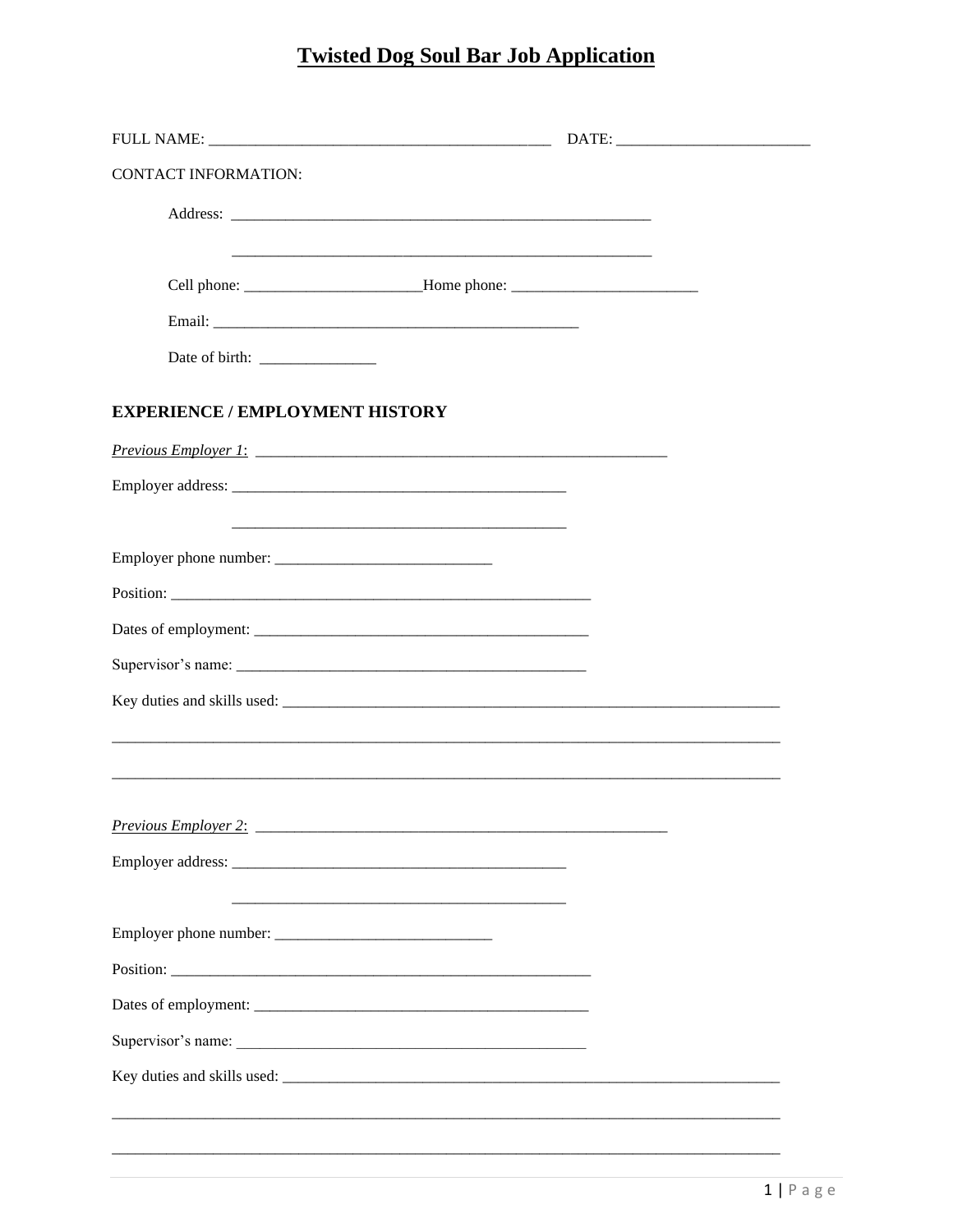## **Twisted Dog Soul Bar Job Application**

| Supervisor's name:                                         |
|------------------------------------------------------------|
|                                                            |
|                                                            |
|                                                            |
|                                                            |
| <b>AVAILABILITY</b>                                        |
|                                                            |
|                                                            |
|                                                            |
| Do you have transportation to / from work? $\Box Y \Box N$ |
| <b>OTHER</b>                                               |
|                                                            |
|                                                            |
|                                                            |
|                                                            |
|                                                            |
| Why should we hire you?                                    |
| REFERENCES (no family members)                             |
| Reference #1:                                              |
|                                                            |
|                                                            |
|                                                            |
|                                                            |
|                                                            |